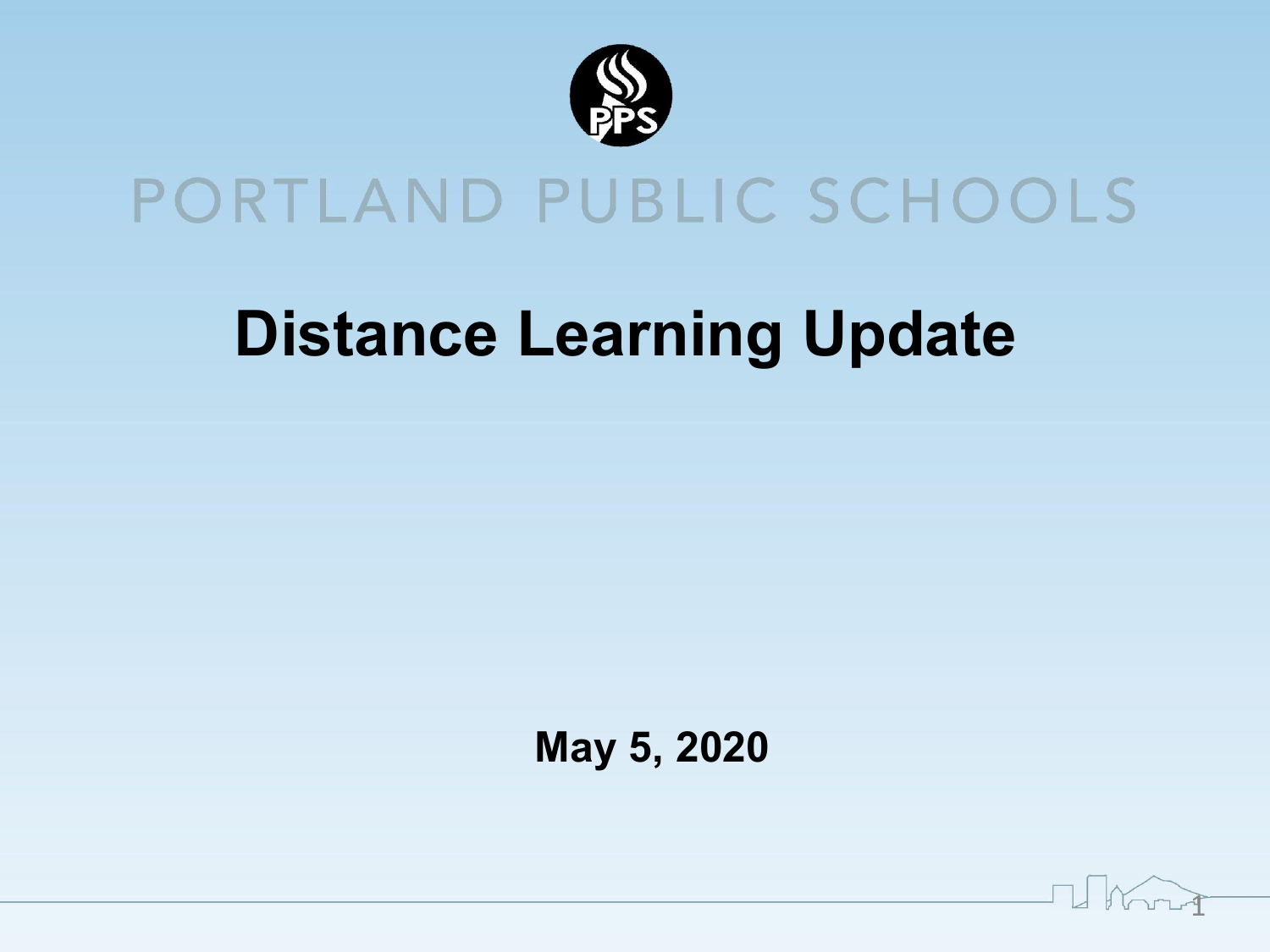

#### PORTLAND PUBLIC SCHOOLS **Framework**

- Focus on access, equity, and inclusiveness
- **Establish a spirit of collaboration**
- Set expectations of continuous learning opportunities
- Provide ongoing support and guidance
- Extend grace to everyone as they learn new technologies and changes to familiar practices

T Kong

● Acknowledge the flexibility needed to address the circumstances students, families, and staff may be facing during this time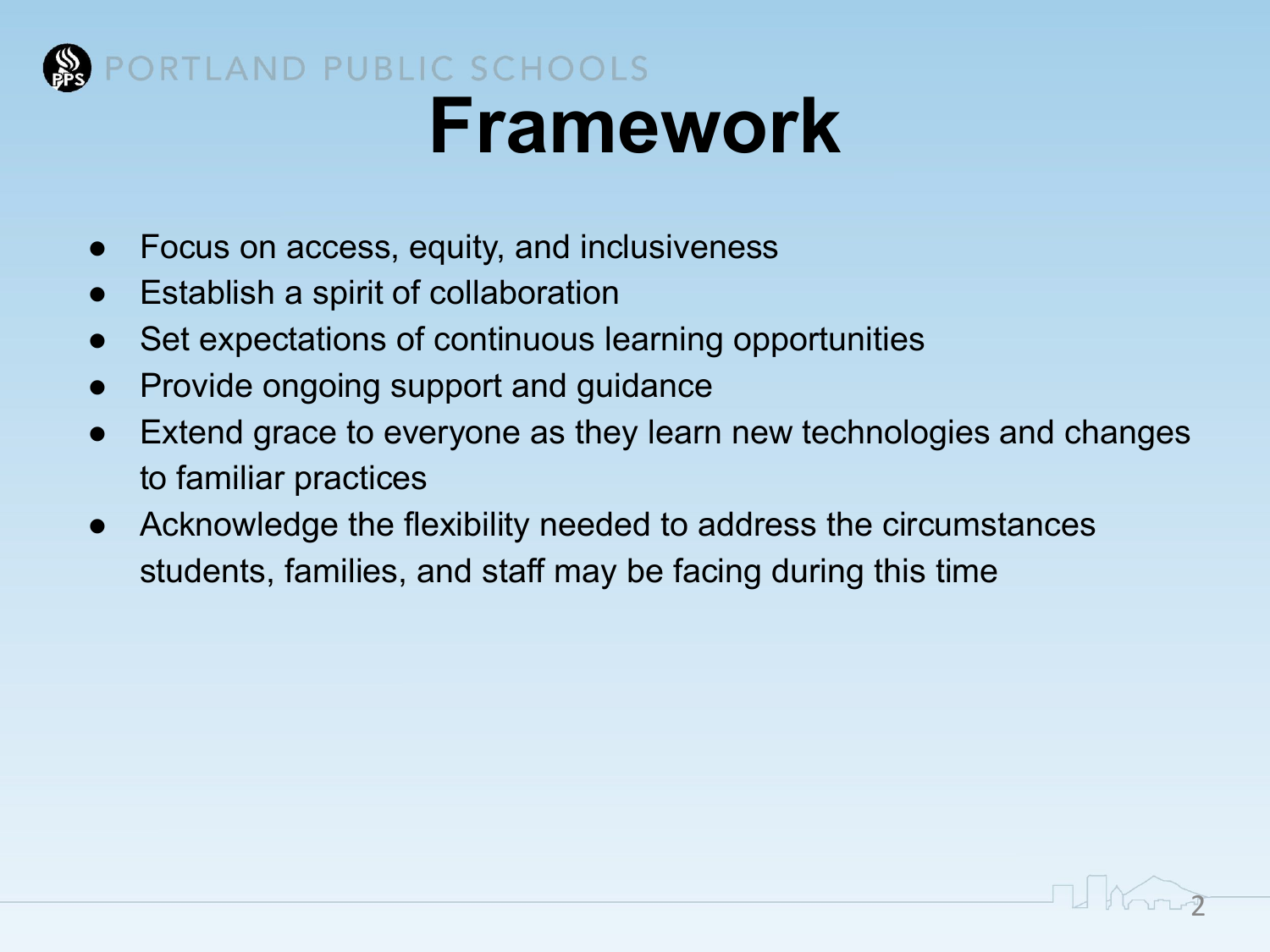

### ORTLAND PUBLIC SCHOOLS **Expectations**

- Teachers to plan lessons and hold synchronous or asynchronous sessions weekly for courses
- Secondary students have two periods of coursework each day and an opportunity for office hours if needed
- Educators have been asked to track contact with students to ensure participation
- **Principals hold weekly staff meetings**
- Teachers participate in weekly Professional Learning Community Meetings

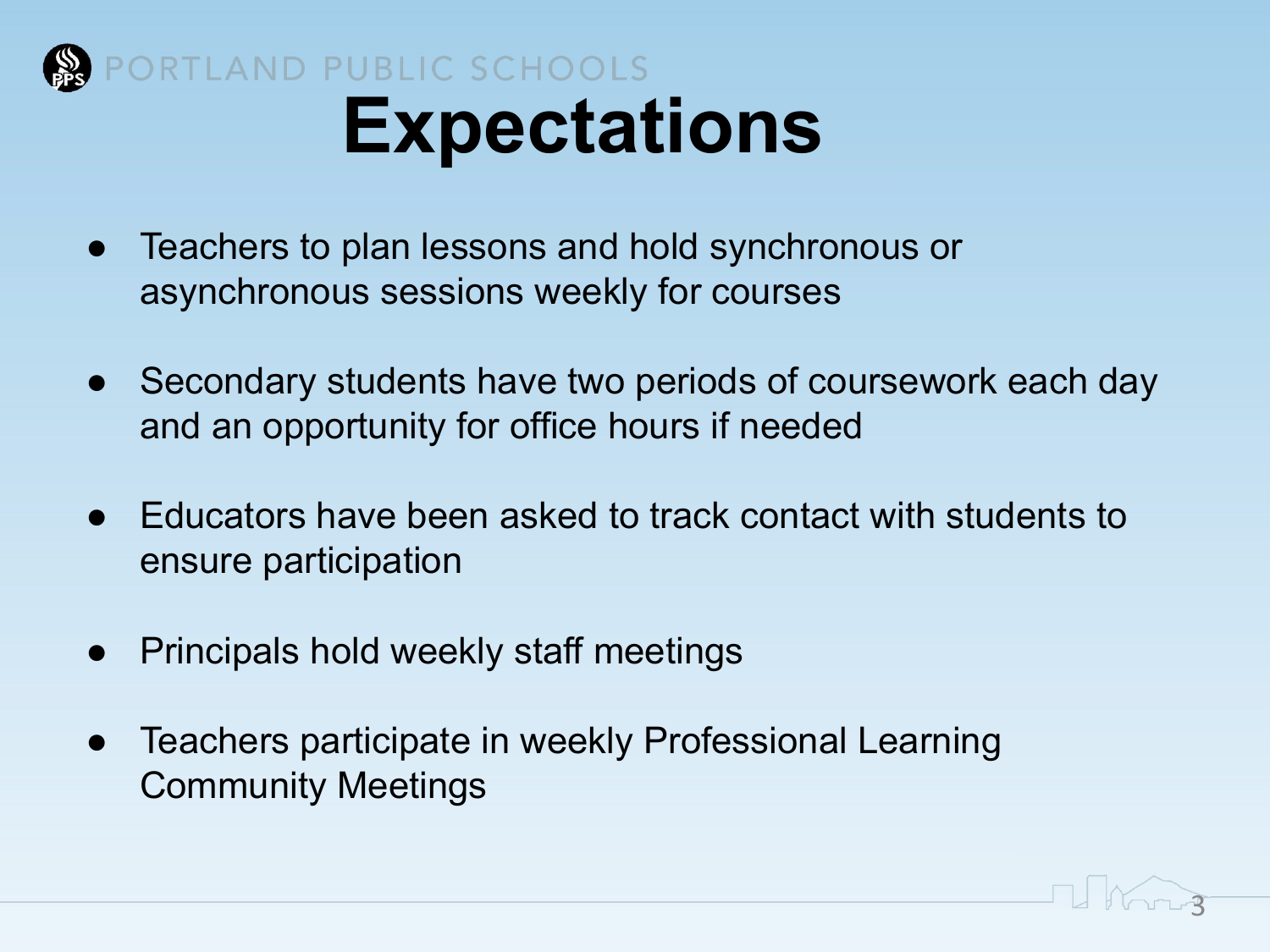

## PORTLAND PUBLIC SCHOOLS **Opportunities for Growth**

- Continuous improvement process
- Work to eliminate variance of student experience
- Provide more explicit, clear guidance to families about ODE guidelines regarding grades, purpose of distance learning
- Refine the delivery of Special Education model